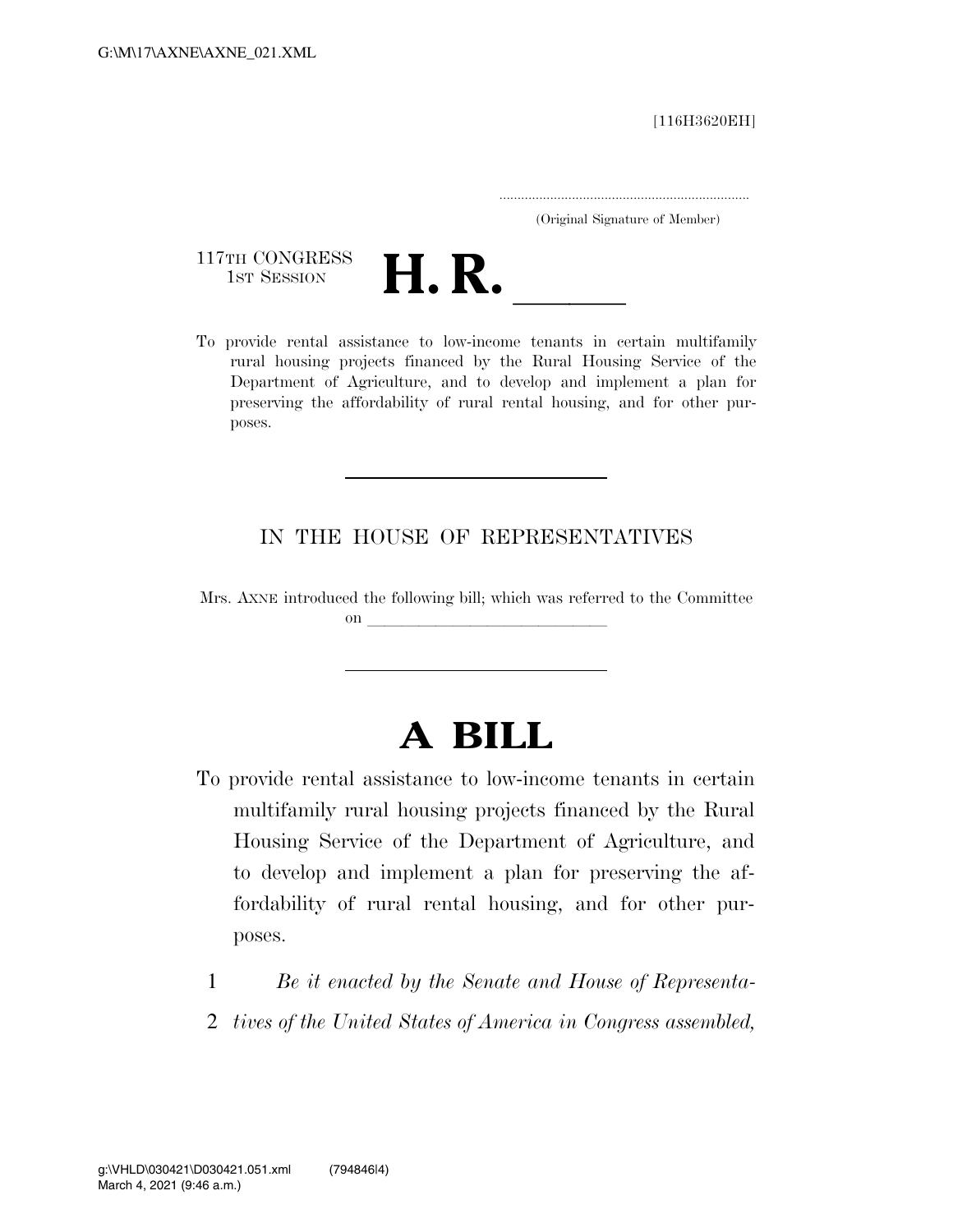$\mathfrak{D}$ 

#### **SECTION 1. SHORT TITLE.**

 This Act may be cited as the ''Strategy and Invest-ment in Rural Housing Preservation Act of 2021''.

#### **SEC. 2. PERMANENT ESTABLISHMENT OF HOUSING PRES-**

#### **ERVATION AND REVITALIZATION PROGRAM.**

 Title V of the Housing Act of 1949 (42 U.S.C. 1471 et seq.) is amended by adding at the end the following new section:

## **''SEC. 545. HOUSING PRESERVATION AND REVITALIZATION PROGRAM.**

 ''(a) ESTABLISHMENT.—The Secretary shall carry out a program under this section for the preservation and revitalization of multifamily rental housing projects fi- nanced under section 515 or both sections 514 and 516. 15 "(b) NOTICE OF MATURING LOANS.—

 ''(1) TO OWNERS.—On an annual basis, the Secretary shall provide written notice to each owner of a property financed under section 515 or both sections 514 and 516 that will mature within the 4- year period beginning upon the provision of such no- tice, setting forth the options and financial incen-22 tives that are available to facilitate the extension of the loan term or the option to decouple a rental as-sistance contract pursuant to subsection (f).

25  $"(2)$  To TENANTS.—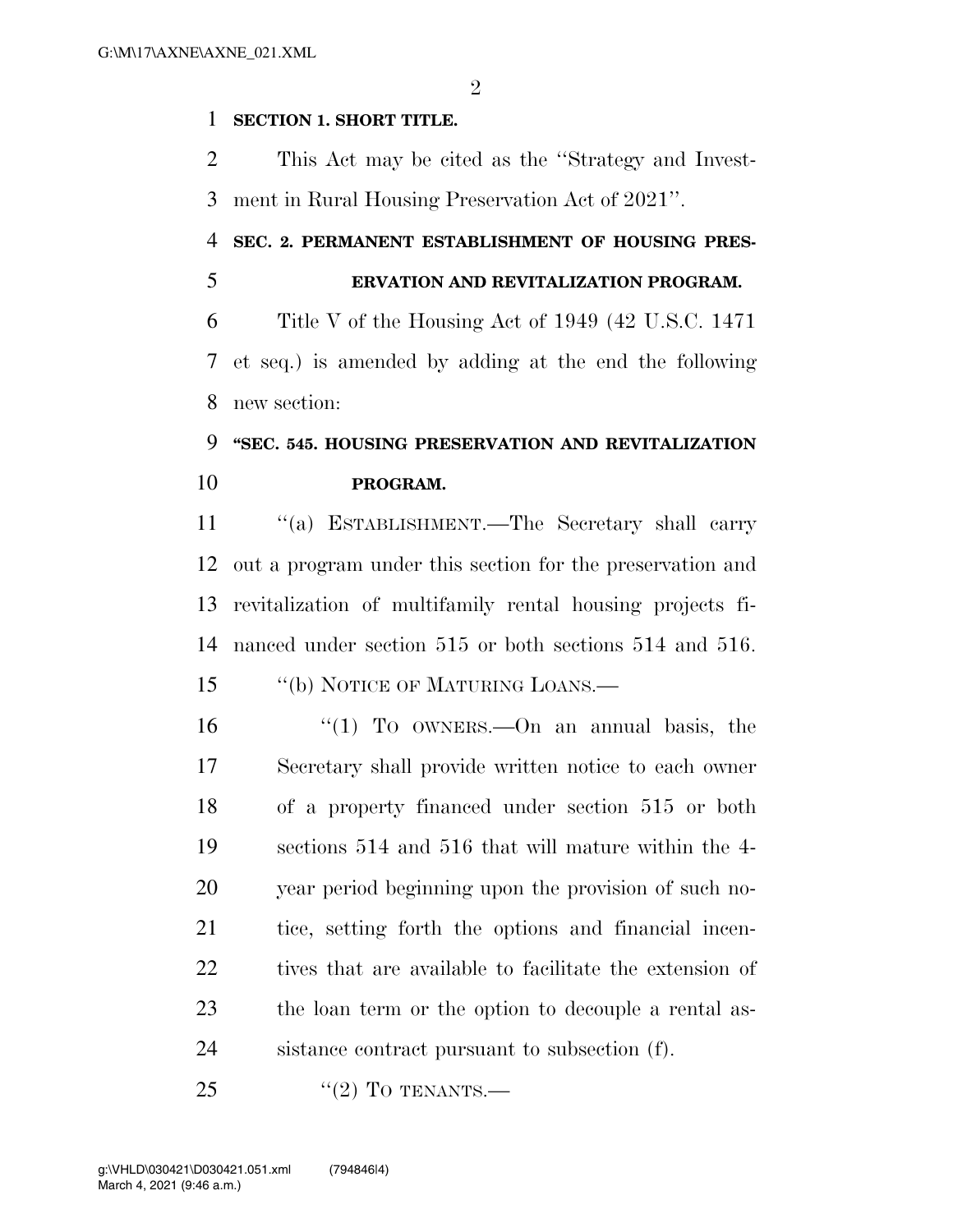$\langle (A) \rangle$  In GENERAL.—For each property fi- nanced under section 515 or both sections 514 3 and 516, not later than the date that is 2 years before the date that such loan will mature, the Secretary shall provide written notice to each household residing in such property that in- forms them of the date of the loan maturity, the possible actions that may happen with re- spect to the property upon such maturity, and how to protect their right to reside in federally assisted housing after such maturity.

12 "(B) LANGUAGE.—Notice under this para- graph shall be provided in plain English and shall be translated to other languages in the case of any property located in an area in which a significant number of residents speak such other languages.

 ''(c) LOAN RESTRUCTURING.—Under the program under this section, the Secretary may restructure such ex- isting housing loans, as the Secretary considers appro- priate, for the purpose of ensuring that such projects have sufficient resources to preserve the projects to provide safe and affordable housing for low-income residents and farm laborers, by—

25  $\frac{1}{25}$  (1) reducing or eliminating interest;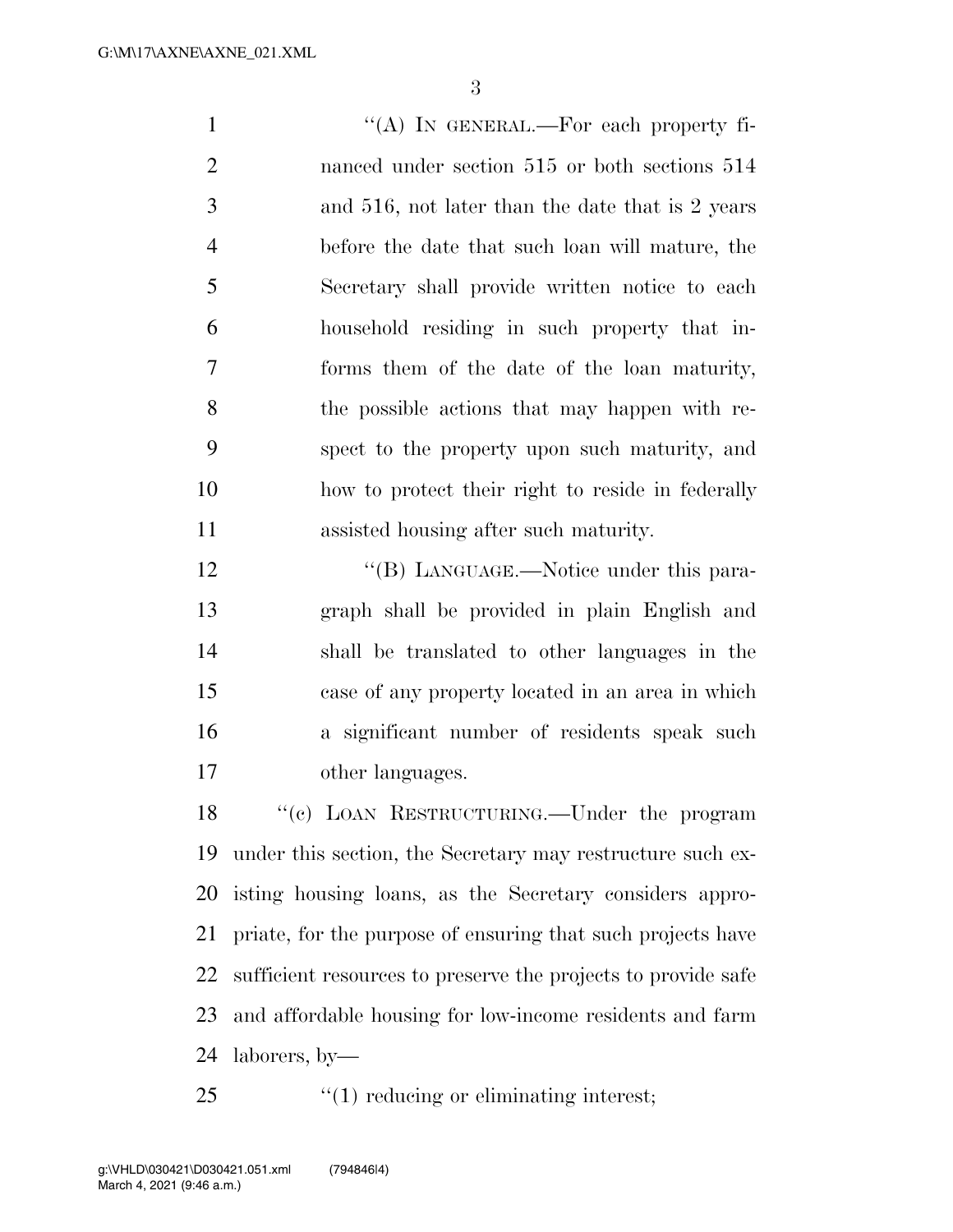1  $\frac{1}{2}$  deferring loan payments;

2  $\frac{1}{2}$  (3) subordinating, reducing, or reamortizing 3 loan debt; and

4 "(4) providing other financial assistance, in- cluding advances, payments, and incentives (includ- ing the ability of owners to obtain reasonable re-turns on investment) required by the Secretary.

8 "(d) RENEWAL OF RENTAL ASSISTANCE.—When the Secretary offers to restructure a loan pursuant to sub- section (c), the Secretary shall offer to renew the rental 11 assistance contract under section  $521(a)(2)$  for a 20-year term that is subject to annual appropriations, provided that the owner agrees to bring the property up to such standards that will ensure its maintenance as decent, safe, and sanitary housing for the full term of the rental assist-ance contract.

17 <sup>"</sup>(e) RESTRICTIVE USE AGREEMENTS.—

18 ''(1) REQUIREMENT.—As part of the preserva-19 tion and revitalization agreement for a project, the 20 Secretary shall obtain a restrictive use agreement 21 that obligates the owner to operate the project in ac-22 cordance with this title.

23  $((2)$  TERM.—

24 "(A) NO EXTENSION OF RENTAL ASSIST-25 ANCE CONTRACT.—Except when the Secretary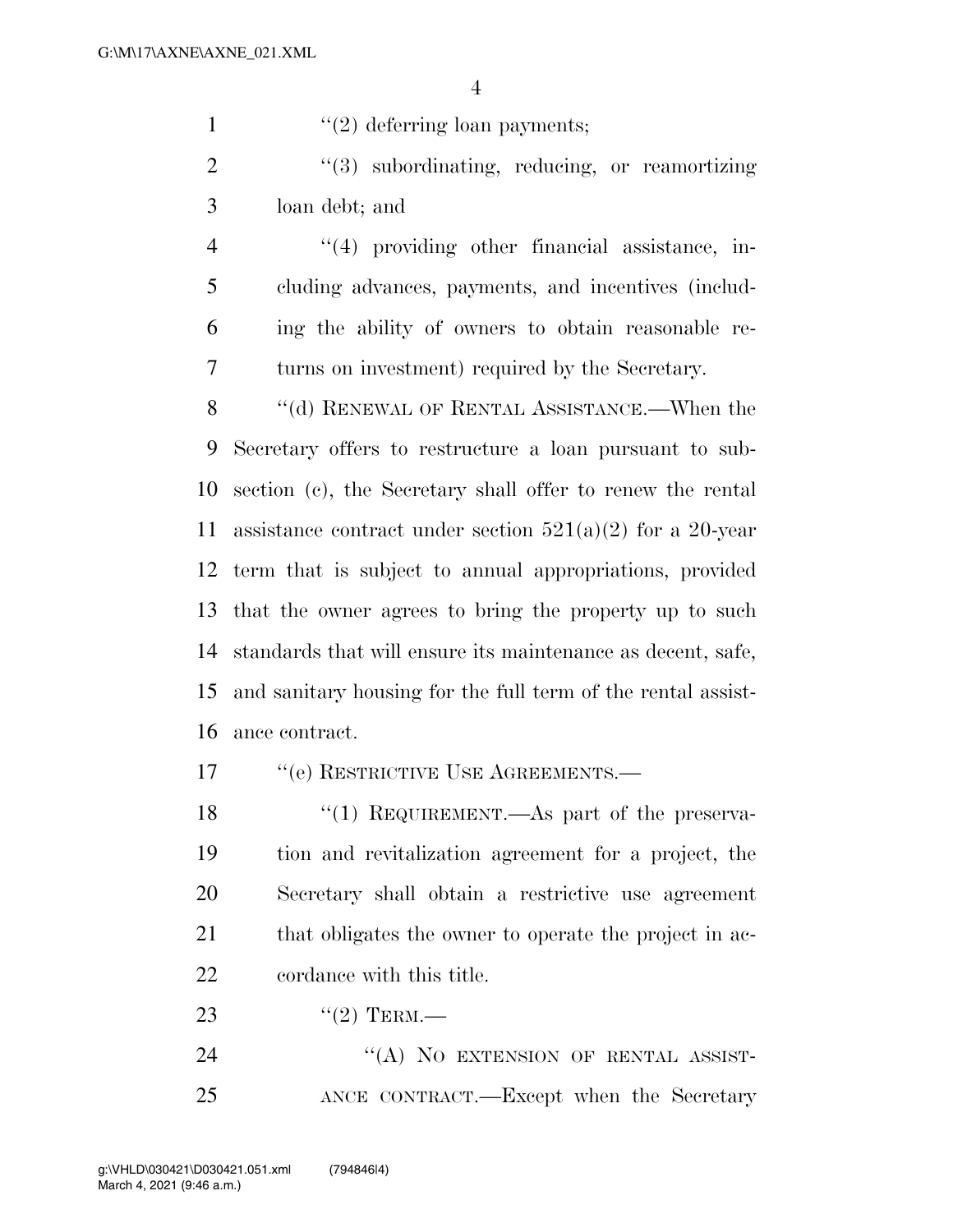| $\mathbf{1}$   | enters into a 20-year extension of the rental as-     |
|----------------|-------------------------------------------------------|
| $\overline{2}$ | sistance contract for the project, the term of        |
| 3              | the restrictive use agreement for the project         |
| $\overline{4}$ | shall be consistent with the term of the restruc-     |
| 5              | tured loan for the project.                           |
| 6              | "(B) EXTENSION OF RENTAL ASSISTANCE                   |
| 7              | CONTRACT.—If the Secretary enters into a 20-          |
| 8              | year extension of the rental assistance contract      |
| 9              | for a project, the term of the restrictive use        |
| 10             | agreement for the project shall be for 20 years.      |
| 11             | "(C) TERMINATION.—The Secretary may                   |
| 12             | terminate the 20-year use restrictive use agree-      |
| 13             | ment for a project prior to the end of its term       |
| 14             | if the 20-year rental assistance contract for the     |
| 15             | project with the owner is terminated at any           |
| 16             | time for reasons outside the owner's control.         |
| 17             | "(f) DECOUPLING OF RENTAL ASSISTANCE.—                |
| 18             | $(1)$ RENEWAL OF RENTAL ASSISTANCE CON-               |
| 19             | TRACT.—If the Secretary determines that a matur-      |
| 20             | ing loan for a project cannot reasonably be restruc-  |
| 21             | tured in accordance with subsection (c) and the       |
| 22             | project was operating with rental assistance under    |
| 23             | section 521, the Secretary may renew the rental as-   |
| 24             | sistance contract, notwithstanding any provision of   |
| 25             | section 521, for a term, subject to annual appropria- |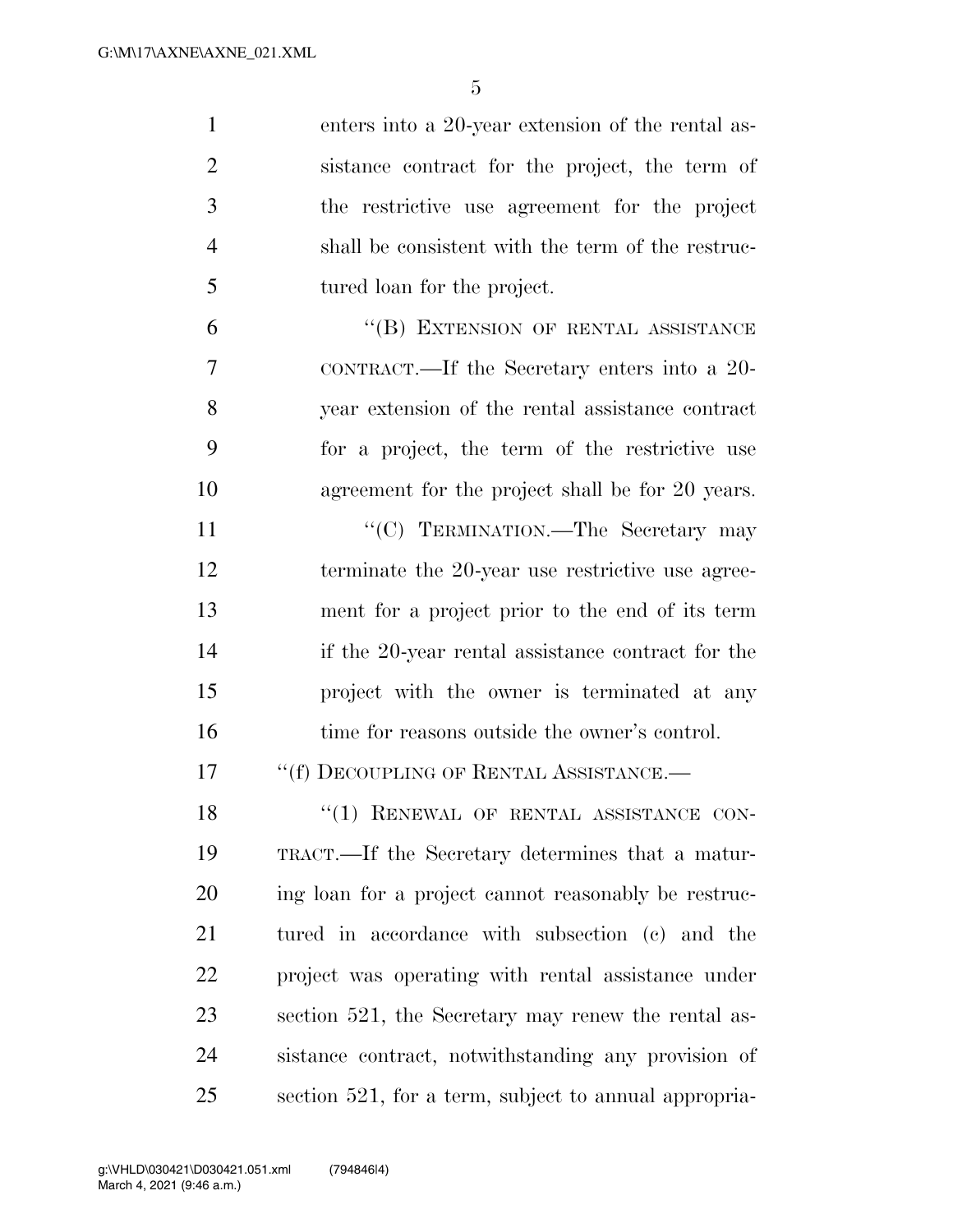tions, of at least 10 years but not more than 20

| $\overline{2}$ | years.                                                      |
|----------------|-------------------------------------------------------------|
| 3              | "(2) RENTS.—Any agreement to extend the                     |
| $\overline{4}$ | term of the rental assistance contract under section        |
| 5              | 521 for a project shall obligate the owner to con-          |
| 6              | tinue to maintain the project as decent, safe and           |
| 7              | sanitary housing and to operate the development in          |
| 8              | accordance with this title, except that rents shall be      |
| 9              | based on the lesser of-                                     |
| 10             | $\lq\lq$ the budget-based needs of the project;             |
| 11             | <b>or</b>                                                   |
| 12             | $\lq\lq(B)$ (ii) the operating cost adjustment              |
| 13             | factor as a payment standard as provided under              |
| 14             | section 524 of the Multifamily Assisted Hous-               |
| 15             | ing Reform and Affordability Act of 1997 (42)               |
| 16             | U.S.C. 1437 note).                                          |
| 17             | "(g) MULTIFAMILY HOUSING TRANSFER TECHNICAL                 |
| 18             | ASSISTANCE.—Under the program under this section, the       |
| 19             | Secretary may provide grants to qualified non-profit orga-  |
| 20             | nizations and public housing agencies to provide technical  |
| 21             | assistance, including financial and legal services, to bor- |
| 22             | rowers under loans under this title for multifamily housing |
| 23             | to facilitate the acquisition of such multifamily housing   |
| 24             | properties in areas where the Secretary determines there    |
| 25             | is a risk of loss of affordable housing.                    |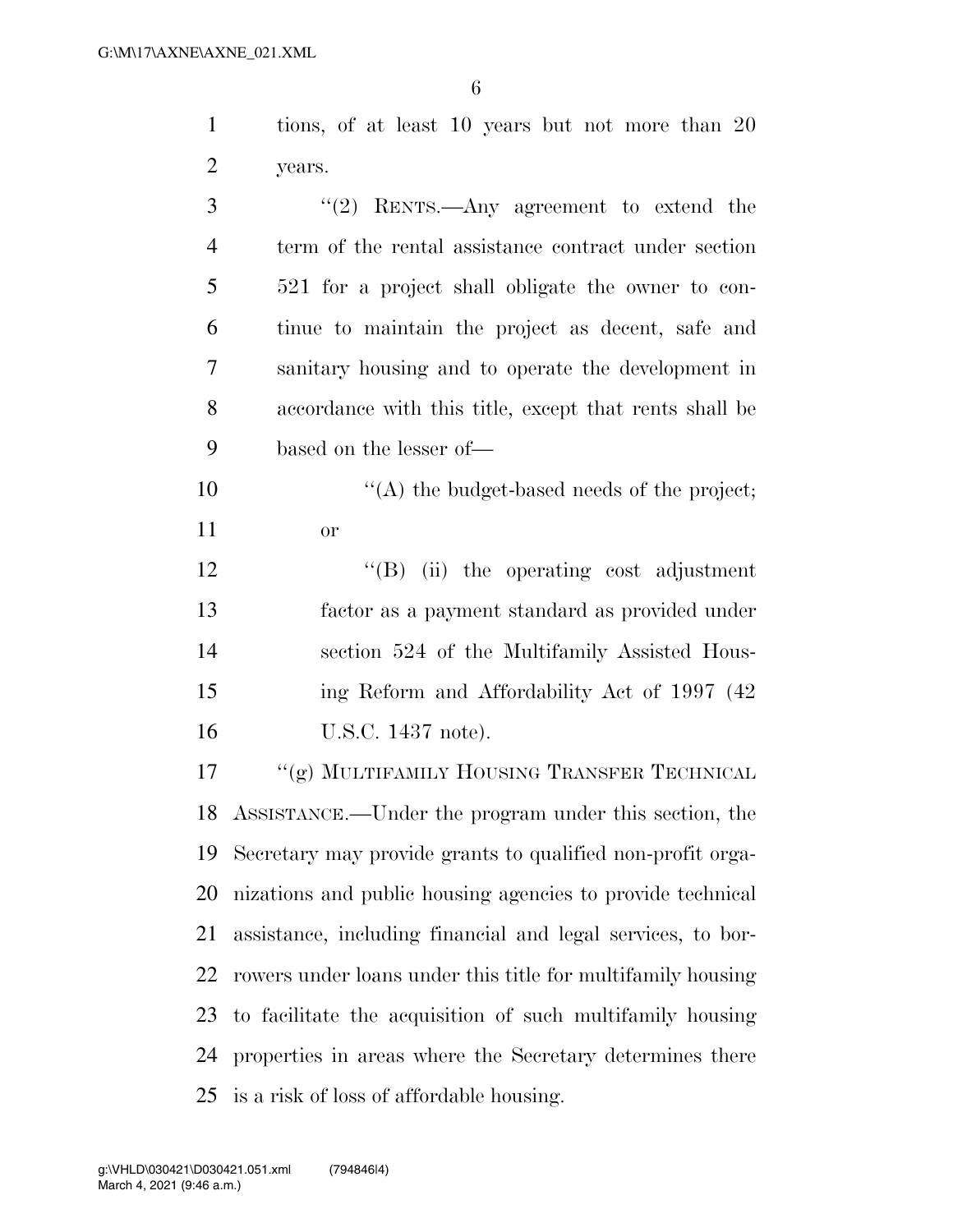''(h) TRANSFER OF RENTAL ASSISTANCE.—After the loan or loans for a rental project originally financed under section 515 or both sections 514 and 516 have matured or have been prepaid and the owner has chosen not to restructure the loan pursuant to subsection (c), a tenant residing in such project shall have 18 months prior to loan maturation or prepayment to transfer the rental assist- ance assigned to the tenant's unit to another rental project originally financed under section 515 or both sections 514 and 516, and the owner of the initial project may rent the tenant's previous unit to a new tenant without income restrictions.

 ''(i) ADMINISTRATIVE EXPENSES.—Of any amounts made available for the program under this section for any fiscal year, the Secretary may use not more than \$1,000,000 for administrative expenses for carrying out such program.

18 "(j) AUTHORIZATION OF APPROPRIATIONS.—There is authorized to be appropriated for the program under this section \$200,000,000 for each of fiscal years 2022 through 2026.''.

#### **SEC. 3. ELIGIBILITY FOR RURAL HOUSING VOUCHERS.**

 Section 542 of the Housing Act of 1949 (42 U.S.C. 1490r) is amended by adding at the end the following new subsection: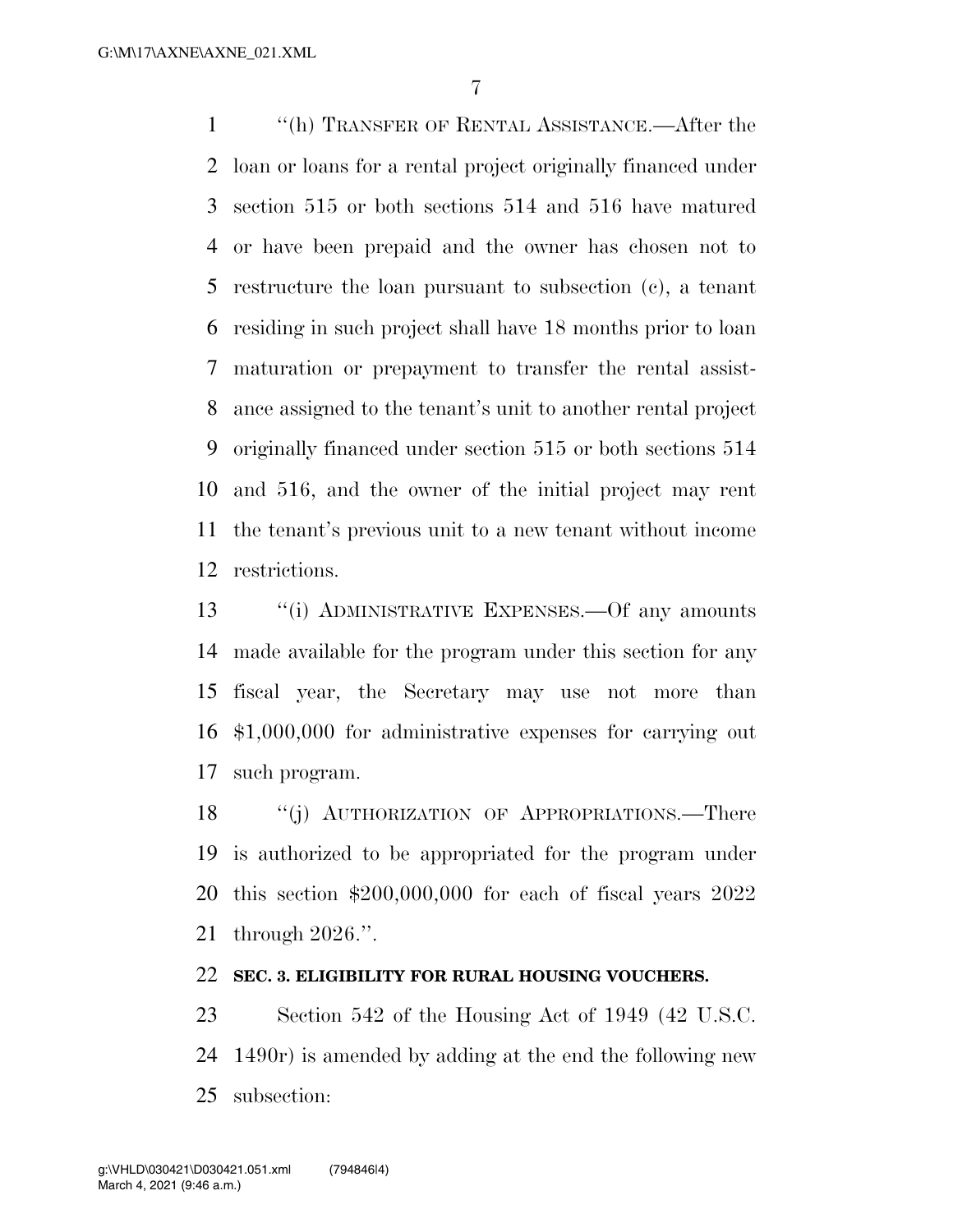<sup>1</sup>(e) ELIGIBILITY OF HOUSEHOLDS IN SECTION 514, 515, AND 516 PROJECTS.—The Secretary may provide rural housing vouchers under this section for any low-in- come household (including those not receiving rental as- sistance) residing in a property financed with a loan made or insured under section 514 or 515 (42 U.S.C. 1484, 1485) which has been prepaid, has been foreclosed, or has matured after September 30, 2005, or residing in a prop- erty assisted under section 514 or 516 that is owned by a nonprofit organization or public agency.''.

#### **SEC. 4. AMOUNT OF VOUCHER ASSISTANCE.**

 Notwithstanding any other provision of law, in the case of any rural housing voucher provided pursuant to section 542 of the Housing Act of 1949 (42 U.S.C. 1490r), the amount of the monthly assistance payment for the household on whose behalf such assistance is provided shall be determined as provided in subsection (a) of such section 542.

#### **SEC. 5. USE OF AVAILABLE RENTAL ASSISTANCE.**

 Subsection (d) of section 521 of the Housing Act of 1949 (42 U.S.C. 1490a(d)) is amended by adding at the end the following new paragraph:

23 ''(3) In the case of any rental assistance contract au- thority that becomes available because of the termination of assistance on behalf of an assisted family—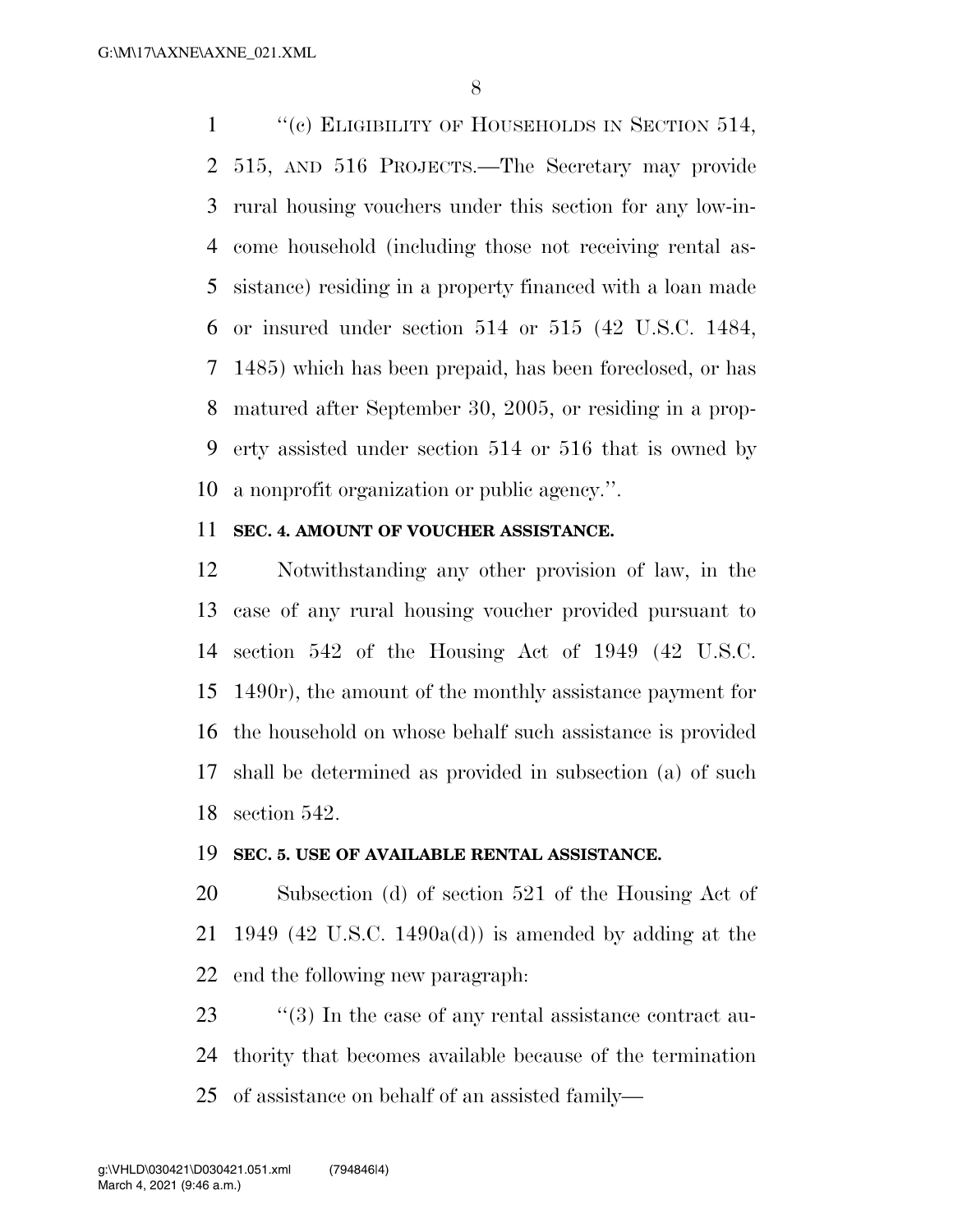| $\mathbf{1}$   | $\lq\lq$ at the option of the owner of the rental            |
|----------------|--------------------------------------------------------------|
| $\overline{2}$ | project, the Secretary shall provide the owner a pe-         |
| 3              | riod of 6 months before such assistance is made              |
| $\overline{4}$ | available pursuant to subparagraph (B) during                |
| 5              | which the owner may use such assistance authority            |
| 6              | to provide assistance of behalf of an eligible unas-         |
| 7              | sisted family that—                                          |
| 8              | "(i) is residing in the same rental project                  |
| 9              | that the assisted family resided in prior to such            |
| 10             | termination; or                                              |
| 11             | "(ii) newly occupies a dwelling unit in such                 |
| 12             | rental project during such period; and                       |
| 13             | $\lq\lq$ except for assistance used as provided in           |
| 14             | subparagraph (A), the Secretary shall use such re-           |
| 15             | maining authority to provide such assistance on be-          |
| 16             | half of eligible families residing in other rental           |
| 17             | projects originally financed under section 515 or            |
| 18             | both sections 514 and 516 of this Act.".                     |
| 19             | SEC. 6. FUNDING FOR MULTIFAMILY TECHNICAL IMPROVE-           |
| 20             | MENTS.                                                       |
| 21             | There is authorized to be appropriated to the Sec-           |
| 22             | retary of Agriculture $$50,000,000$ for fiscal year 2022 for |
| 23             | improving the technology of the Department of Agri-          |
| 24             | culture used to process loans for multifamily housing and    |
| 25             | otherwise managing such housing. Such improvements           |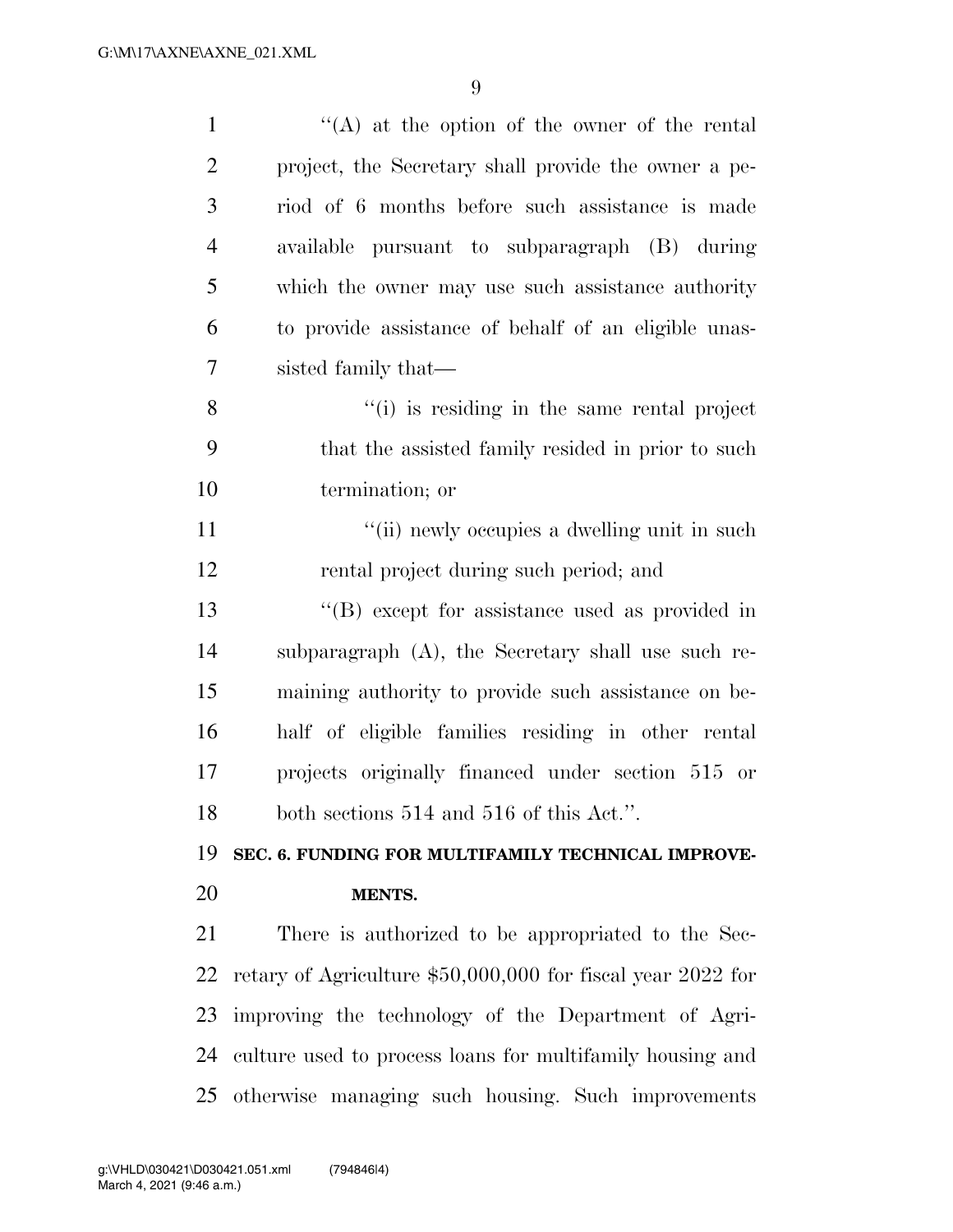shall be made within the 5-year period beginning upon the appropriation of such amounts and such amount shall re- main available until the expiration of such 5-year period. **SEC. 7. PLAN FOR PRESERVING AFFORDABILITY OF RENT-AL PROJECTS.** 

 (a) PLAN.—The Secretary of Agriculture (in this sec- tion referred to as the ''Secretary'') shall submit a written plan to the Congress, not later than the expiration of the 6-month period beginning on the date of the enactment of this Act, for preserving the affordability for low-income families of rental projects for which loans were made under section 515 or made to nonprofit or public agencies under section 514 and avoiding the displacement of tenant households, which shall—

- (1) set forth specific performance goals and measures;
- (2) set forth the specific actions and mecha-nisms by which such goals will be achieved;

 (3) set forth specific measurements by which progress towards achievement of each goal can be measured;

 (4) provide for detailed reporting on outcomes; and

 (5) include any legislative recommendations to assist in achievement of the goals under the plan.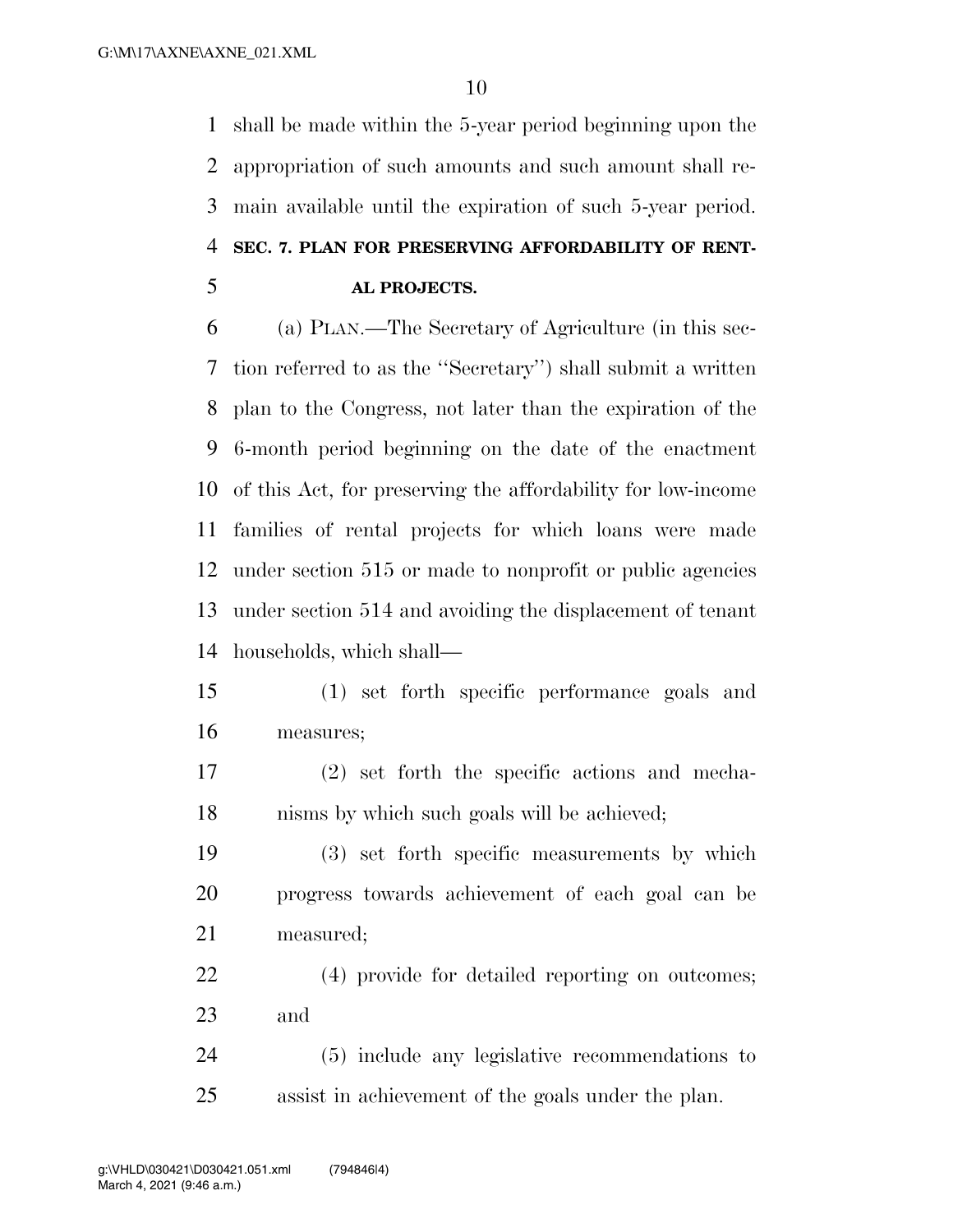| $\mathbf{1}$   | (b) ADVISORY COMMITTEE.-                               |
|----------------|--------------------------------------------------------|
| $\overline{2}$ | (1) ESTABLISHMENT; PURPOSE.—The<br>- Sec-              |
| 3              | retary shall establish an advisory committee whose     |
| $\overline{4}$ | purpose shall be to assist the Secretary in preserving |
| 5              | section 515 properties and section 514 properties      |
| 6              | owned by nonprofit or public agencies through the      |
| 7              | multifamily housing preservation and revitalization    |
| 8              | program under section 545 and in implementing the      |
| 9              | plan required under subsection (a).                    |
| 10             | (2) MEMBER.—The advisory committee shall               |
| 11             | consist of 14 members, appointed by the Secretary,     |
| 12             | as follows:                                            |
| 13             | (A) A State Director of Rural Develop-                 |
| 14             | ment for the Department of Agriculture.                |
| 15             | (B) The Administrator for Rural Housing                |
| 16             | Service of the Department of Agriculture.              |
| 17             | (C) Two representatives of for-profit devel-           |
| 18             | opers or owners of multifamily rural rental            |
| 19             | housing.                                               |
| 20             | (D) Two representatives of non-profit de-              |
| 21             | velopers or owners of multifamily rural rental         |
| 22             | housing.                                               |
| 23             | (E) Two representatives of State housing               |
| 24             | finance agencies.                                      |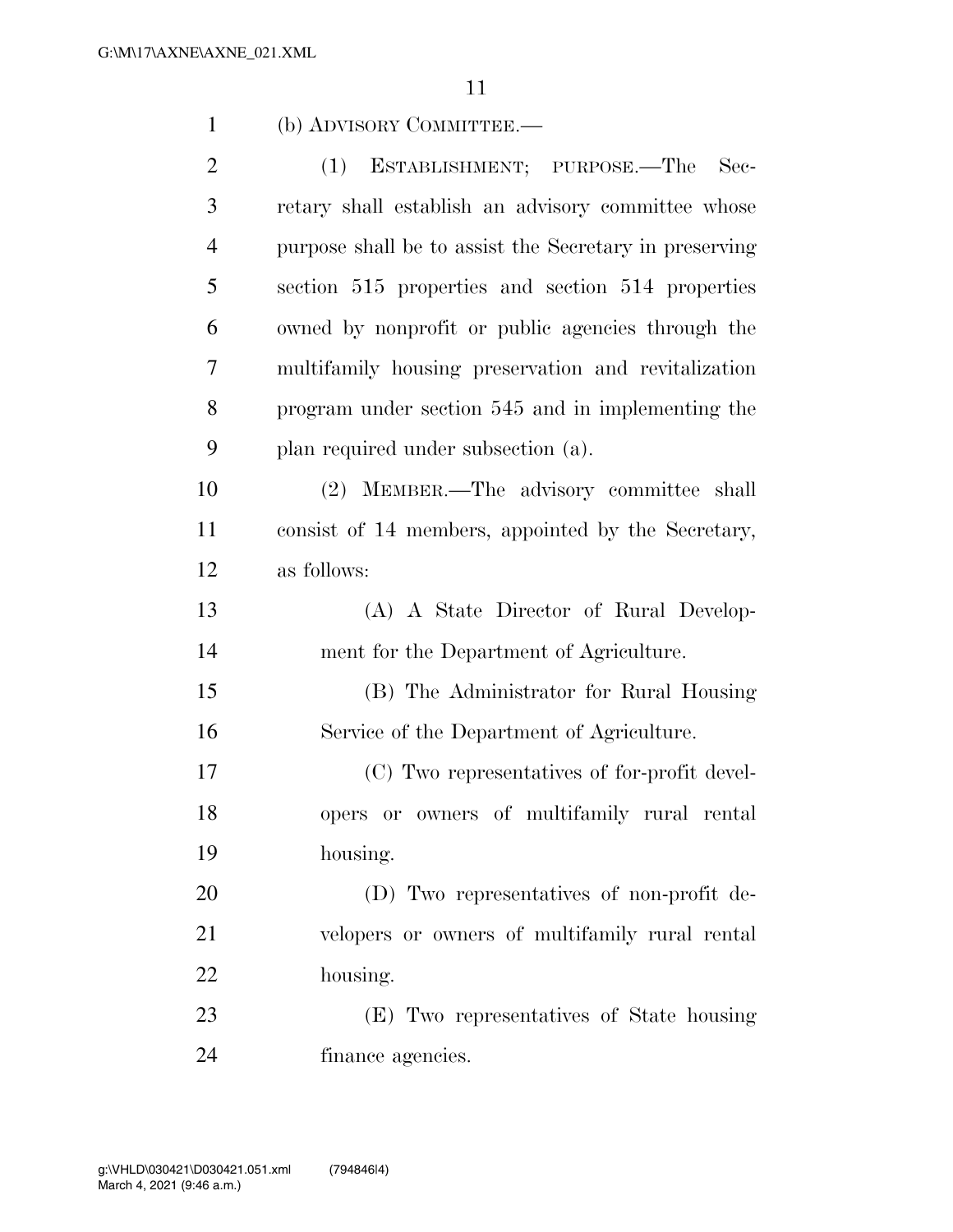| $\mathbf{1}$   | (F) Two representatives of tenants of mul-            |
|----------------|-------------------------------------------------------|
| $\overline{2}$ | tifamily rural rental housing.                        |
| 3              | (G) One representative of a community de-             |
| $\overline{4}$ | velopment financial institution that is involved      |
| 5              | in preserving the affordability of housing as-        |
| 6              | sisted under sections 514, 515, and 516 of the        |
| 7              | Housing Act of 1949.                                  |
| 8              | (H) One representative of a nonprofit or-             |
| 9              | ganization that operates nationally and has ac-       |
| 10             | tively participated in the preservation of hous-      |
| 11             | ing assisted by the Rural Housing Service by          |
| 12             | conducting research regarding, and providing fi-      |
| 13             | nancing and technical assistance for, preserving      |
| 14             | the affordability of such housing.                    |
| 15             | (I) One representative of low-income hous-            |
| 16             | ing tax credit investors.                             |
| 17             | (J) One representative of regulated finan-            |
| 18             | cial institutions that finance affordable multi-      |
| 19             | family rural rental housing developments.             |
| 20             | (3) MEETINGS.—The advisory committee shall            |
| 21             | meet not less often than once each calendar quarter.  |
| 22             | (4) FUNCTIONS.—In providing assistance to the         |
| 23             | Secretary to carry out its purpose, the advisory com- |
| 24             | mittee shall carry out the following functions:       |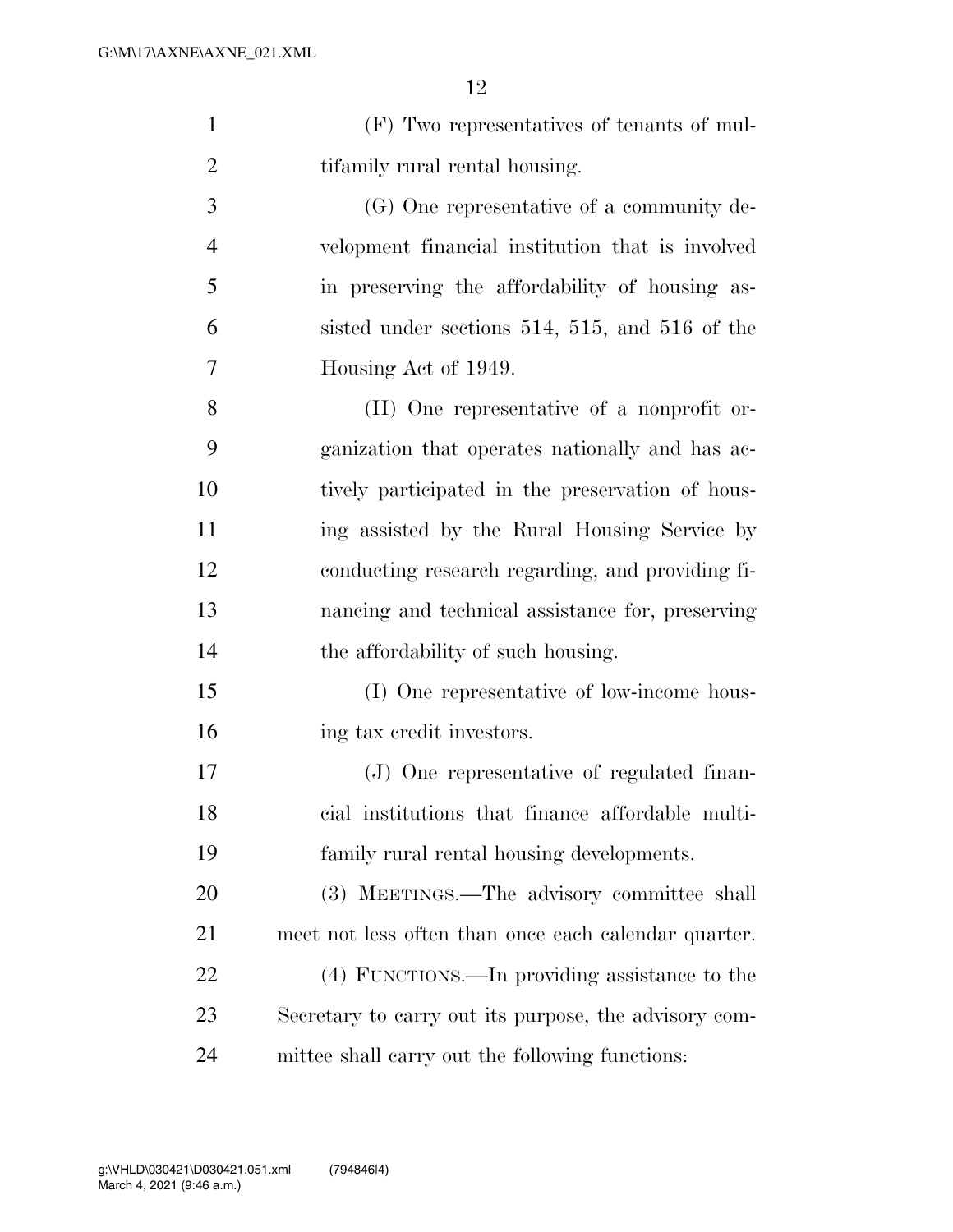(A) Assisting the Rural Housing Service of the Department of Agriculture to improve esti- mates of the size, scope, and condition of rental housing portfolio of the Service, including the time frames for maturity of mortgages and costs for preserving the portfolio as affordable housing.

 (B) Reviewing current policies and proce- dures of the Rural Housing Service regarding preservation of affordable rental housing fi- nanced under sections 514, 515, 516, and 538 of the Housing Act of 1949, the Multifamily Preservation and Revitalization Demonstration program (MPR), and the rental assistance pro- gram and making recommendations regarding improvements and modifications to such policies and procedures.

 (C) Providing ongoing review of Rural Housing Service program results.

 (D) Providing reports to the Congress and the public on meetings, recommendations, and 22 other findings of the advisory committee.

 (5) TRAVEL COSTS.—Any amounts made avail- able for administrative costs of the Department of Agriculture may be used for costs of travel by mem-